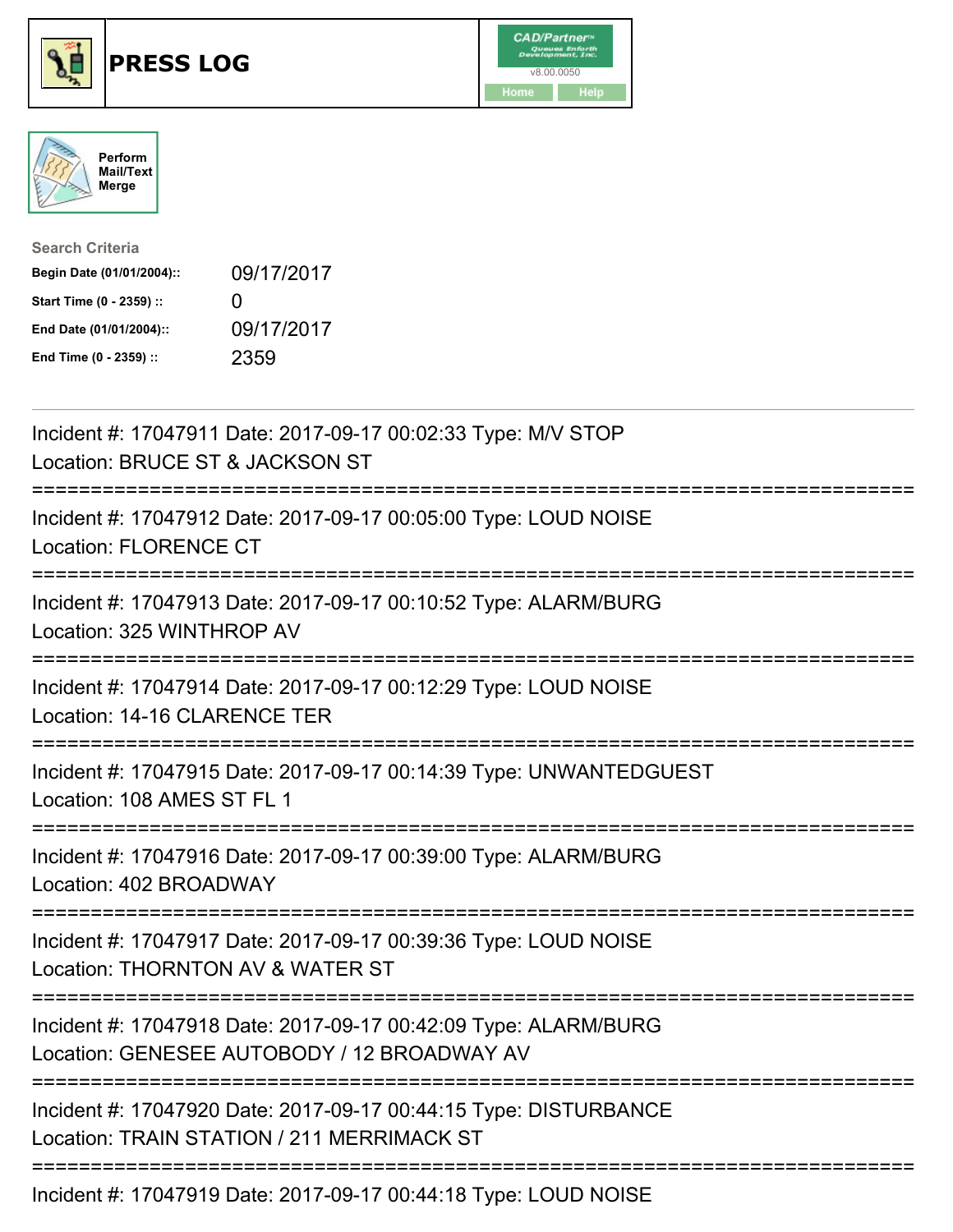| Location: 86 SUMMER ST                                                                                                              |
|-------------------------------------------------------------------------------------------------------------------------------------|
| Incident #: 17047922 Date: 2017-09-17 00:48:57 Type: LOUD NOISE<br>Location: 8 INMAN ST #10<br>;=================================== |
| Incident #: 17047921 Date: 2017-09-17 00:49:14 Type: LOUD NOISE<br>Location: 99 BOXFORD ST                                          |
| Incident #: 17047923 Date: 2017-09-17 00:51:05 Type: LOUD NOISE<br>Location: 39 PEARL ST FL 3                                       |
| Incident #: 17047924 Date: 2017-09-17 00:52:14 Type: DISTURBANCE<br>Location: 158 WATER ST                                          |
| Incident #: 17047925 Date: 2017-09-17 00:52:34 Type: LOUD NOISE<br>Location: 28 JUNIPER ST                                          |
| Incident #: 17047926 Date: 2017-09-17 00:53:30 Type: DISORDERLY<br>Location: 42 UNION ST                                            |
| Incident #: 17047927 Date: 2017-09-17 00:57:10 Type: MEDIC SUPPORT<br>Location: 141 AMESBURY ST #105                                |
| -------------------<br>Incident #: 17047928 Date: 2017-09-17 00:57:29 Type: DRUG OVERDOSE<br>Location: 141 AMESBURY ST              |
| Incident #: 17047929 Date: 2017-09-17 01:06:11 Type: NOISE ORD<br>Location: 25 SHERIDAN ST #1 FL 1                                  |
| Incident #: 17047930 Date: 2017-09-17 01:09:07 Type: VIO CITY ORD<br>Location: CONGRESS ST & HAVERHILL ST                           |
| Incident #: 17047931 Date: 2017-09-17 01:13:03 Type: DISTURBANCE<br>Location: 123 S BROADWAY #1 FL 1                                |
| Incident #: 17047932 Date: 2017-09-17 01:14:48 Type: NOISE ORD<br>Location: 234 BAILEY ST FL 3                                      |
| Incident #: 17047933 Date: 2017-09-17 01:14:54 Type: INVEST CONT<br>Location: 89 CAMBRIDGE ST                                       |
| Incident #: 17047934 Date: 2017-09-17 01:19:22 Type: NOISE ORD                                                                      |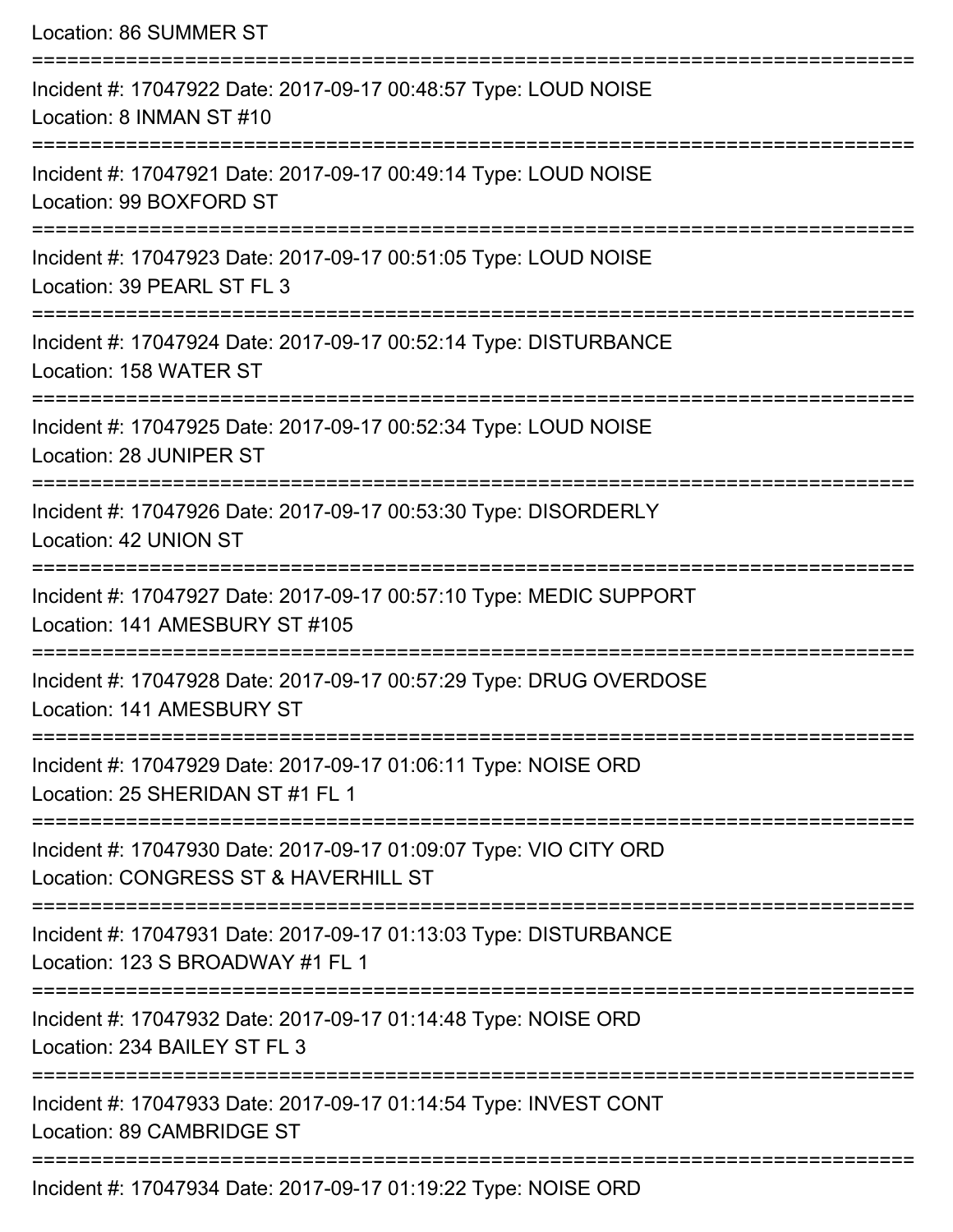| Incident #: 17047935 Date: 2017-09-17 01:27:32 Type: DISTURBANCE<br>Location: 15 GROVE ST #1 FL 1    |
|------------------------------------------------------------------------------------------------------|
| Incident #: 17047936 Date: 2017-09-17 01:35:30 Type: NOISE ORD<br>Location: 439 RIVERSIDE DR #1 FL 1 |
| Incident #: 17047937 Date: 2017-09-17 01:45:17 Type: M/V STOP<br><b>Location: 19 TREMONT ST</b>      |
| Incident #: 17047938 Date: 2017-09-17 01:48:23 Type: MEDIC SUPPORT<br>Location: 170 BROADWAY         |
| Incident #: 17047939 Date: 2017-09-17 01:51:31 Type: TRESPASSING<br>Location: 250 CANAL ST           |
| Incident #: 17047940 Date: 2017-09-17 01:53:59 Type: NOISE ORD<br>Location: 141 MYRTLE ST            |
| Incident #: 17047941 Date: 2017-09-17 02:01:27 Type: M/V STOP<br><b>Location: 51 LAWRENCE ST</b>     |
| Incident #: 17047942 Date: 2017-09-17 02:05:44 Type: NOISE ORD<br>Location: 5 DURHAM ST              |
| Incident #: 17047943 Date: 2017-09-17 02:17:00 Type: FIGHT<br>Location: 158 WATER ST                 |
| Incident #: 17047944 Date: 2017-09-17 02:17:37 Type: M/V STOP<br>Location: 300 HAMPSHIRE ST          |
| Incident #: 17047946 Date: 2017-09-17 02:21:32 Type: KEEP PEACE<br>Location: 32 LAWRENCE ST          |
| Incident #: 17047945 Date: 2017-09-17 02:22:07 Type: DISTURBANCE<br>Location: 5 FITZ ST #1 FL 1      |
| Incident #: 17047947 Date: 2017-09-17 02:32:06 Type: DISORDERLY<br>Location: 2 WILLOW ST             |
| Incident #: 17047948 Date: 2017-09-17 02:41:43 Type: DISTURBANCE                                     |

 $L = L L L L L A A A N L A L T T A V L$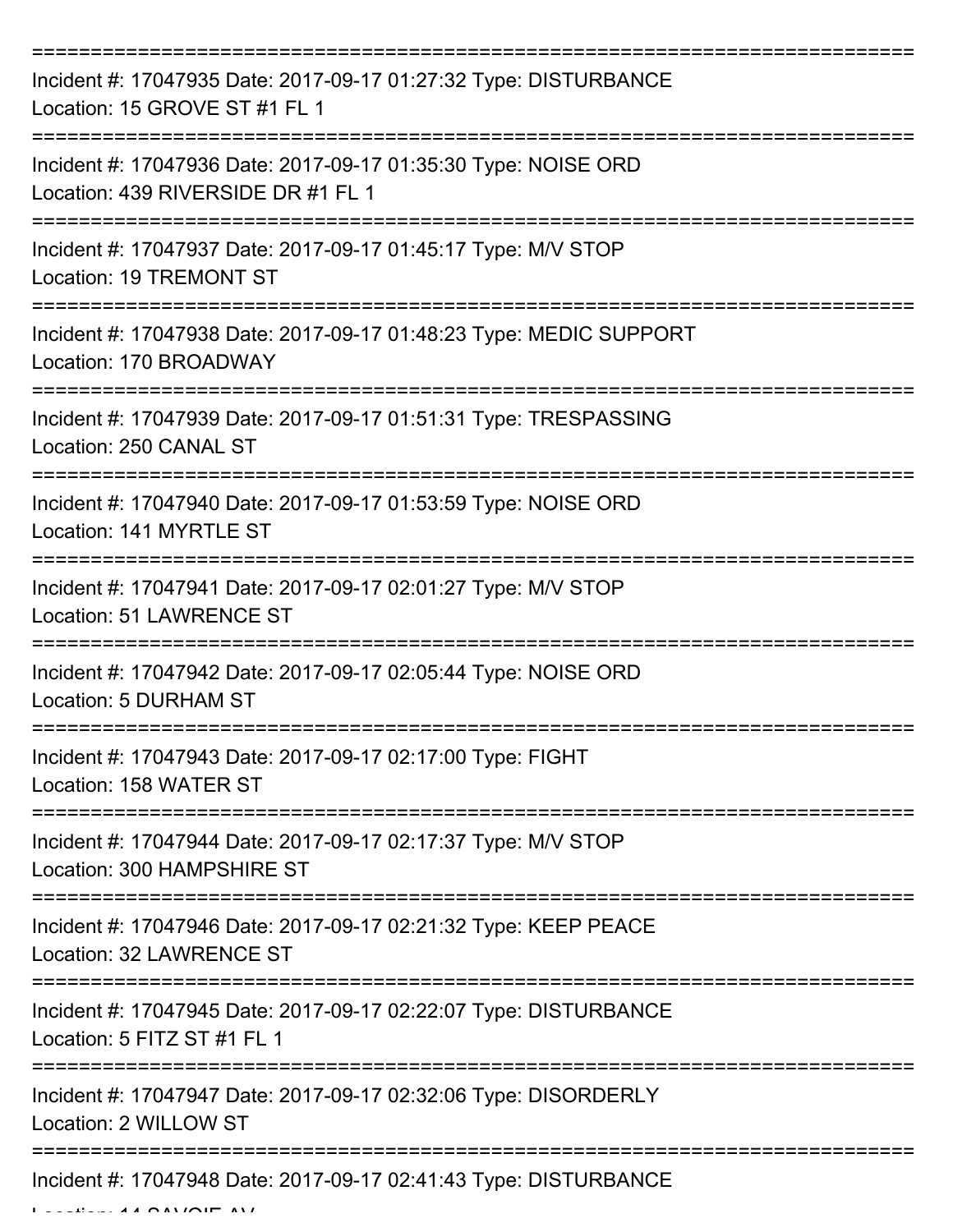| Incident #: 17047949 Date: 2017-09-17 02:47:16 Type: ALARM/BURG<br>Location: 274 E HAVERHILL ST                               |
|-------------------------------------------------------------------------------------------------------------------------------|
| Incident #: 17047950 Date: 2017-09-17 02:51:14 Type: M/V STOP<br>Location: BROADWAY & ESSEX ST                                |
| Incident #: 17047952 Date: 2017-09-17 02:52:28 Type: M/V STOP<br>Location: HAZEL PL & WATER ST                                |
| Incident #: 17047951 Date: 2017-09-17 02:52:58 Type: NOISE ORD<br>Location: 396 MARKET ST #1 FL 1                             |
| Incident #: 17047953 Date: 2017-09-17 03:15:22 Type: NOISE ORD<br>Location: 481 S BROADWAY #25 FL 3                           |
| Incident #: 17047954 Date: 2017-09-17 03:21:01 Type: SUS PERS/MV<br>Location: 456 LOWELL ST #1 FL 1                           |
| ---------------<br>Incident #: 17047955 Date: 2017-09-17 03:29:57 Type: ALARM/BURG<br>Location: RANCHO BRAZIL / 13 S BROADWAY |
| Incident #: 17047956 Date: 2017-09-17 03:31:58 Type: M/V STOP<br>Location: BROADWAY & COMMON ST                               |
| Incident #: 17047957 Date: 2017-09-17 03:55:21 Type: SUS PERS/MV<br>Location: 32 MARGIN ST                                    |
| Incident #: 17047958 Date: 2017-09-17 04:08:58 Type: NOISE ORD<br>Location: 18 BIRCH ST FL 2                                  |
| Incident #: 17047959 Date: 2017-09-17 04:38:01 Type: LARCENY/PAST<br>Location: 35 ABBOTT ST                                   |
| Incident #: 17047960 Date: 2017-09-17 04:42:27 Type: LARCENY/ATTMEPT<br>Location: DENNYS / 160 WINTHROP AV                    |
| Incident #: 17047961 Date: 2017-09-17 05:08:32 Type: M/V STOP<br>Location: BEACON ST & MT VERNON ST                           |
| Incident #: 17047962 Date: 2017-09-17 06:14:01 Type: ALARM/BURG                                                               |

Location: DESD; EMI V SADIOL / 30 MEDEODD ST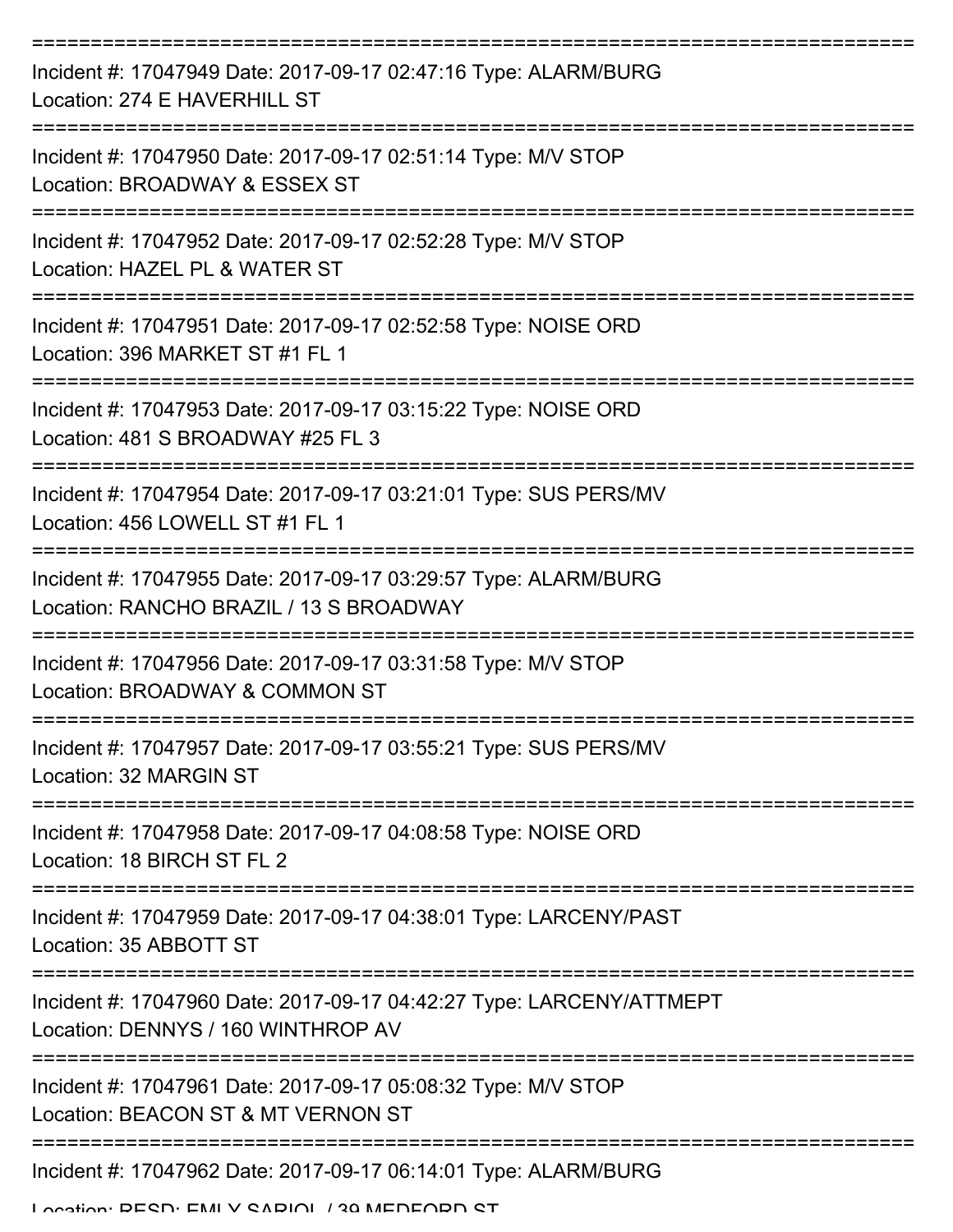| Incident #: 17047963 Date: 2017-09-17 06:56:40 Type: MAN DOWN<br>Location: BROADWAY & LOWELL ST            |
|------------------------------------------------------------------------------------------------------------|
| Incident #: 17047964 Date: 2017-09-17 07:04:36 Type: PARK & WALK<br>Location: 0 BROADWAY                   |
| Incident #: 17047965 Date: 2017-09-17 07:10:10 Type: SUS PERS/MV<br><b>Location: WATER ST</b>              |
| Incident #: 17047966 Date: 2017-09-17 07:25:56 Type: LIC PLATE STO<br>Location: HAVERHILL ST & LAWRENCE ST |
| Incident #: 17047967 Date: 2017-09-17 07:27:56 Type: SUS PERS/MV<br>Location: MERRIMACK ST & OSGOOD ST     |
| Incident #: 17047968 Date: 2017-09-17 07:28:19 Type: M/V STOP<br>Location: EUTAW ST & FITZ ST              |
| Incident #: 17047969 Date: 2017-09-17 07:31:36 Type: MAN DOWN<br>Location: 264 E HAVERHILL ST              |
| Incident #: 17047971 Date: 2017-09-17 07:34:37 Type: ALARM/HOLD<br>Location: 334 LOWELL ST                 |
| Incident #: 17047970 Date: 2017-09-17 07:34:40 Type: DOMESTIC/PROG<br>Location: 14 BEACON ST FL 3          |
| Incident #: 17047972 Date: 2017-09-17 07:47:23 Type: M/V STOP<br>Location: 109 NEWTON ST                   |
| Incident #: 17047973 Date: 2017-09-17 07:49:42 Type: M/V STOP<br>Location: BRADFORD ST & BROADWAY          |
| Incident #: 17047974 Date: 2017-09-17 07:51:04 Type: M/V STOP<br><b>Location: SHATTUCK ST</b>              |
| Incident #: 17047975 Date: 2017-09-17 07:53:00 Type: M/V STOP<br>Location: BENNINGTON ST & MYRTLE ST       |
| Incident #: 17047976 Date: 2017-09-17 08:02:47 Type: M/V STOP<br>Location: LAWRENCE ST & PARK ST           |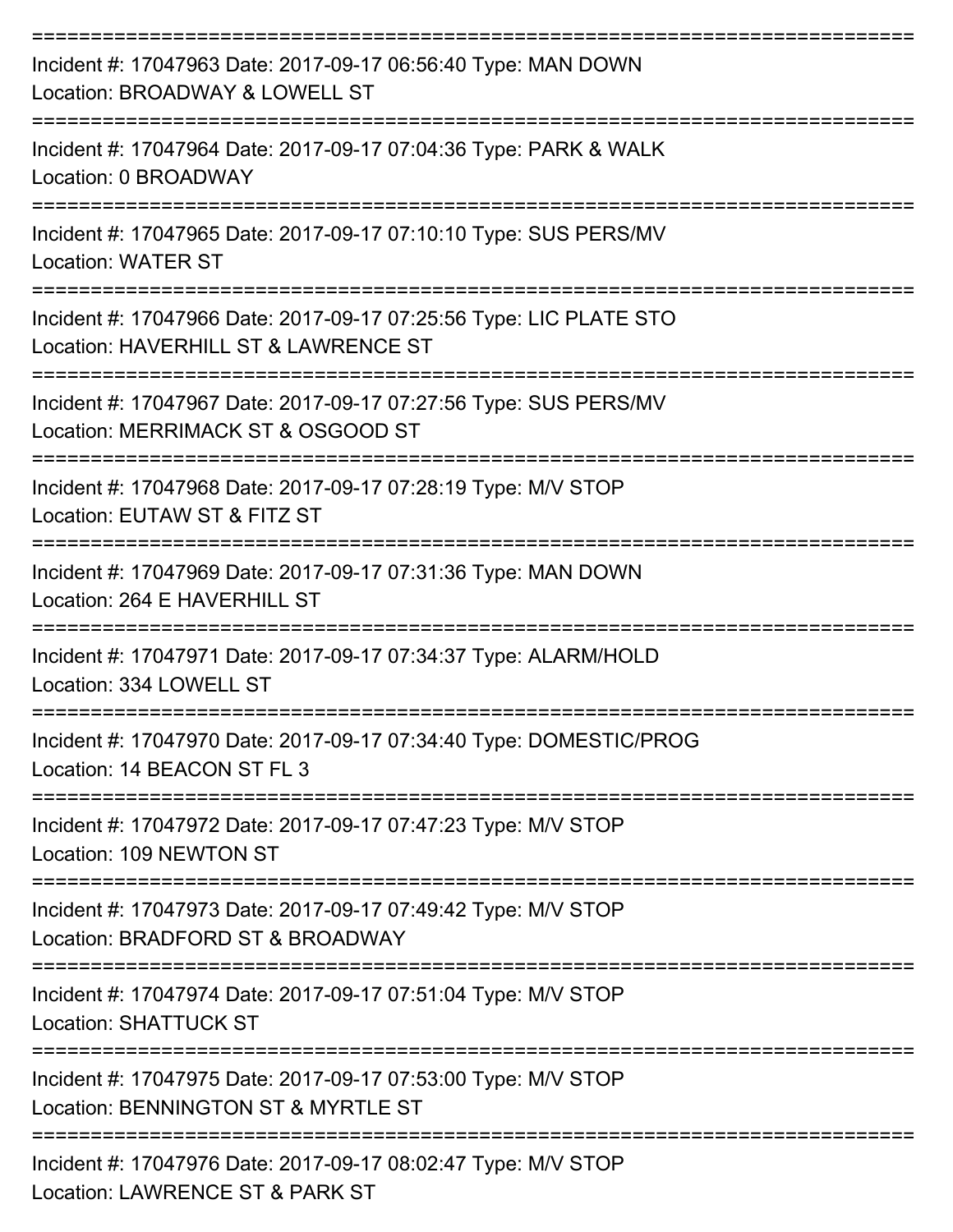| Incident #: 17047977 Date: 2017-09-17 08:04:22 Type: NOISE ORD<br>Location: 17 CROSBY ST FL 3                                |
|------------------------------------------------------------------------------------------------------------------------------|
| Incident #: 17047978 Date: 2017-09-17 08:08:09 Type: M/V STOP<br>Location: MANCHESTER ST & WEST ST                           |
| Incident #: 17047979 Date: 2017-09-17 08:10:59 Type: M/V STOP<br>Location: BROADWAY & HAVERHILL ST<br>====================== |
| Incident #: 17047980 Date: 2017-09-17 08:18:29 Type: M/V STOP<br><b>Location: VINE</b>                                       |
| Incident #: 17047981 Date: 2017-09-17 08:24:28 Type: M/V STOP<br>Location: 50 BROADWAY                                       |
| Incident #: 17047982 Date: 2017-09-17 08:53:53 Type: DK (DRUNK)<br>Location: 264 E HAVERHILL ST                              |
| Incident #: 17047983 Date: 2017-09-17 08:55:56 Type: DOMESTIC/PAST<br>Location: 117 THOREAU WAY #511                         |
| Incident #: 17047984 Date: 2017-09-17 08:59:05 Type: ALARM/BURG<br>Location: CENTRAL CATHOLIC HIGH SCHOOL / 300 HAMPSHIRE ST |
| Incident #: 17047985 Date: 2017-09-17 09:40:41 Type: M/V STOP<br>Location: 305 ESSEX ST                                      |
| Incident #: 17047986 Date: 2017-09-17 10:15:23 Type: M/V STOP<br>Location: 255 ESSEX ST                                      |
| Incident #: 17047987 Date: 2017-09-17 10:16:28 Type: M/V STOP<br>Location: ESSEX ST & LAWRENCE ST                            |
| Incident #: 17047988 Date: 2017-09-17 10:21:01 Type: GENERAL SERV<br>Location: 9 SUMMER ST                                   |
| Incident #: 17047989 Date: 2017-09-17 10:24:22 Type: ALARM/BURG<br>Location: SOUTH LAWRENCE EAST SCHOOL / 165 CRAWFORD ST    |
| Incident #: 17047990 Date: 2017-09-17 10:26:47 Type: M/V STOP<br>Location: AMESBURY ST & ESSEX ST                            |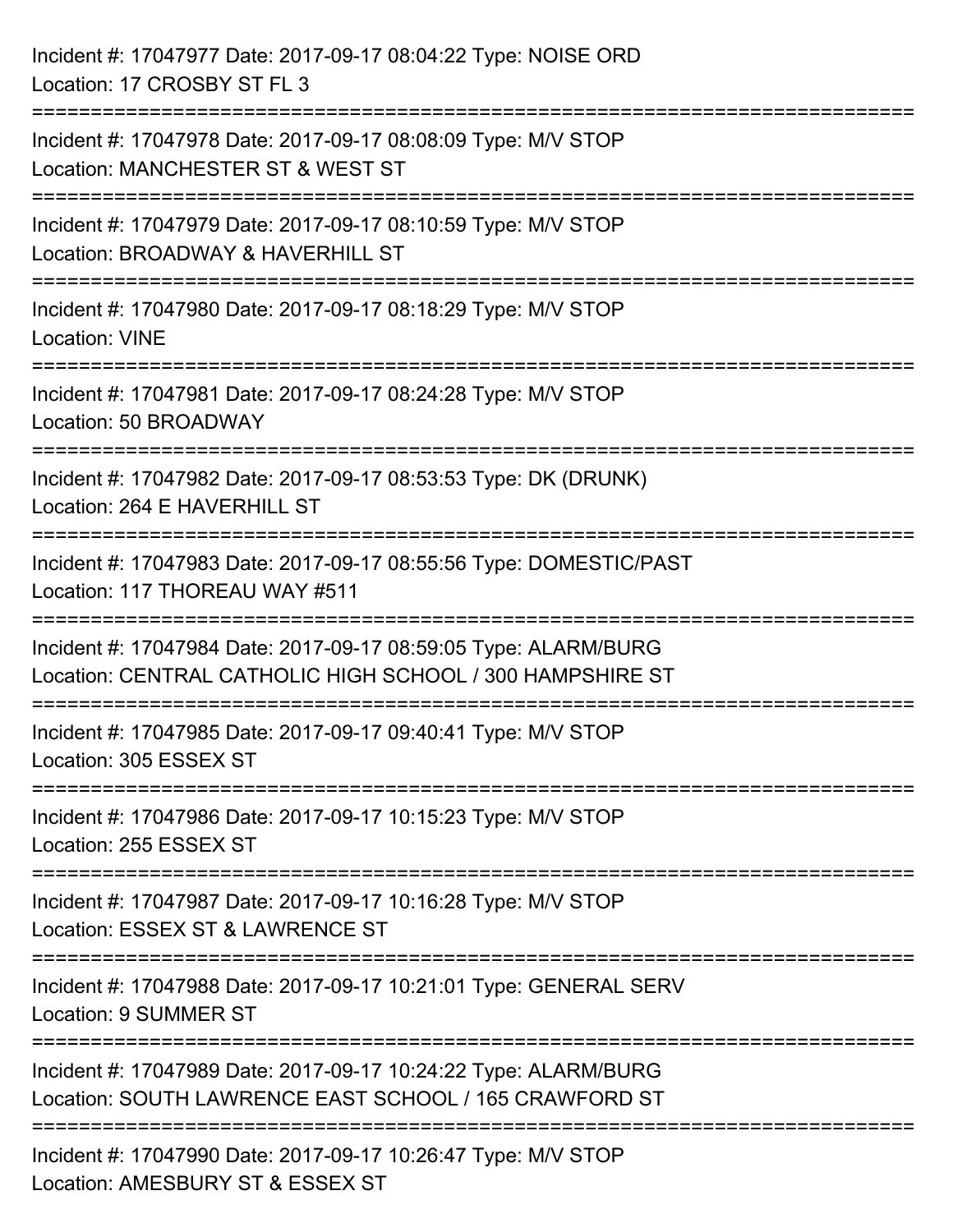| Incident #: 17047991 Date: 2017-09-17 10:28:29 Type: M/V STOP<br>Location: ESSEX ST & HAMPSHIRE ST                             |
|--------------------------------------------------------------------------------------------------------------------------------|
| :=====================<br>Incident #: 17047992 Date: 2017-09-17 10:40:47 Type: M/V STOP<br>Location: CANAL ST & UNION ST       |
| Incident #: 17047993 Date: 2017-09-17 10:45:49 Type: M/V STOP<br>Location: ESSEX ST & JACKSON ST<br>:========================= |
| Incident #: 17047994 Date: 2017-09-17 10:49:16 Type: M/V STOP<br>Location: ESSEX ST & HAMPSHIRE ST                             |
| Incident #: 17047995 Date: 2017-09-17 10:49:47 Type: M/V STOP<br>Location: MARKET ST & S UNION ST                              |
| Incident #: 17047996 Date: 2017-09-17 10:54:24 Type: INVEST CONT<br>Location: 119 WOODLAND ST                                  |
| Incident #: 17047997 Date: 2017-09-17 10:56:37 Type: M/V STOP<br>Location: 222 ESSEX ST                                        |
| Incident #: 17047998 Date: 2017-09-17 10:59:59 Type: PARK & WALK<br>Location: BRADFORD ST & BROADWAY                           |
| Incident #: 17047999 Date: 2017-09-17 11:03:43 Type: M/V STOP<br>Location: E HAVERHILL ST & WOODLAND ST                        |
| Incident #: 17048000 Date: 2017-09-17 11:04:24 Type: ASSIST FIRE<br>Location: 56 SPRINGFIELD ST                                |
| Incident #: 17048001 Date: 2017-09-17 11:06:00 Type: HIT & RUN M/V<br>Location: 52 KNOX ST                                     |
| Incident #: 17048002 Date: 2017-09-17 11:06:56 Type: MEDIC SUPPORT<br>Location: FARNHAM ST & SHAWSHEEN RD                      |
| Incident #: 17048003 Date: 2017-09-17 11:11:35 Type: SUS PERS/MV<br>Location: ROTARY / BARKER ST                               |
| Incident #: 17048004 Date: 2017-09-17 11:23:30 Type: TRAINING<br>Location: 90 LOWELL ST                                        |

===========================================================================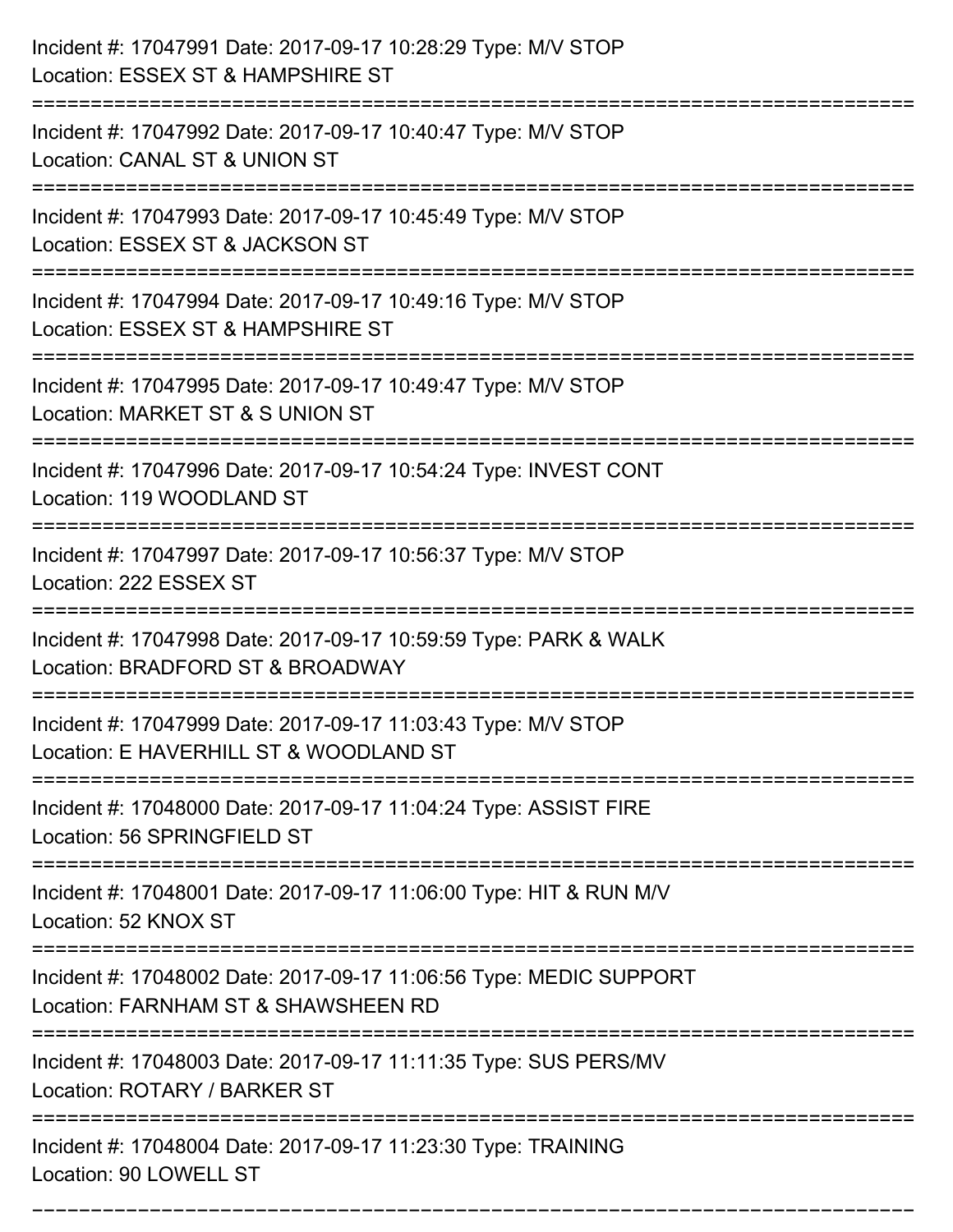| Incident #: 17048005 Date: 2017-09-17 11:23:54 Type: TRAINING<br>Location: 90 LOWELL ST                 |
|---------------------------------------------------------------------------------------------------------|
| Incident #: 17048006 Date: 2017-09-17 11:24:13 Type: TRAINING<br>Location: 90 LOWELL ST                 |
| Incident #: 17048007 Date: 2017-09-17 11:24:49 Type: TRAINING<br>Location: 90 LOWELL ST                 |
| Incident #: 17048008 Date: 2017-09-17 11:28:03 Type: PARK & WALK<br>Location: MARKET ST & S UNION ST    |
| Incident #: 17048009 Date: 2017-09-17 11:30:05 Type: M/V STOP<br>Location: 36 MELROSE ST                |
| Incident #: 17048010 Date: 2017-09-17 11:31:00 Type: LARCENY/PAST<br>Location: 550 S UNION ST           |
| Incident #: 17048011 Date: 2017-09-17 11:36:39 Type: MEDIC SUPPORT<br>Location: 83 ABBOTT ST            |
| Incident #: 17048012 Date: 2017-09-17 11:39:34 Type: M/V STOP<br><b>Location: MANCHESTER ST</b>         |
| Incident #: 17048013 Date: 2017-09-17 11:49:22 Type: ANIMAL COMPL<br>Location: DENNYS / 160 WINTHROP AV |
| Incident #: 17048014 Date: 2017-09-17 11:51:28 Type: SUS PERS/MV<br>Location: WATER TOWER / HIGH ST     |
| Incident #: 17048015 Date: 2017-09-17 11:53:27 Type: M/V STOP<br><b>Location: FALLS BRIDGE</b>          |
| Incident #: 17048016 Date: 2017-09-17 12:01:02 Type: TOW OF M/V<br>Location: 205 BROADWAY               |
| Incident #: 17048017 Date: 2017-09-17 12:02:12 Type: PARK & WALK<br>Location: BRADFORD ST & BROADWAY    |
| Incident #: 17048018 Date: 2017-09-17 12:08:25 Type: MAL DAMAGE<br>Location: 75 MANCHESTER ST           |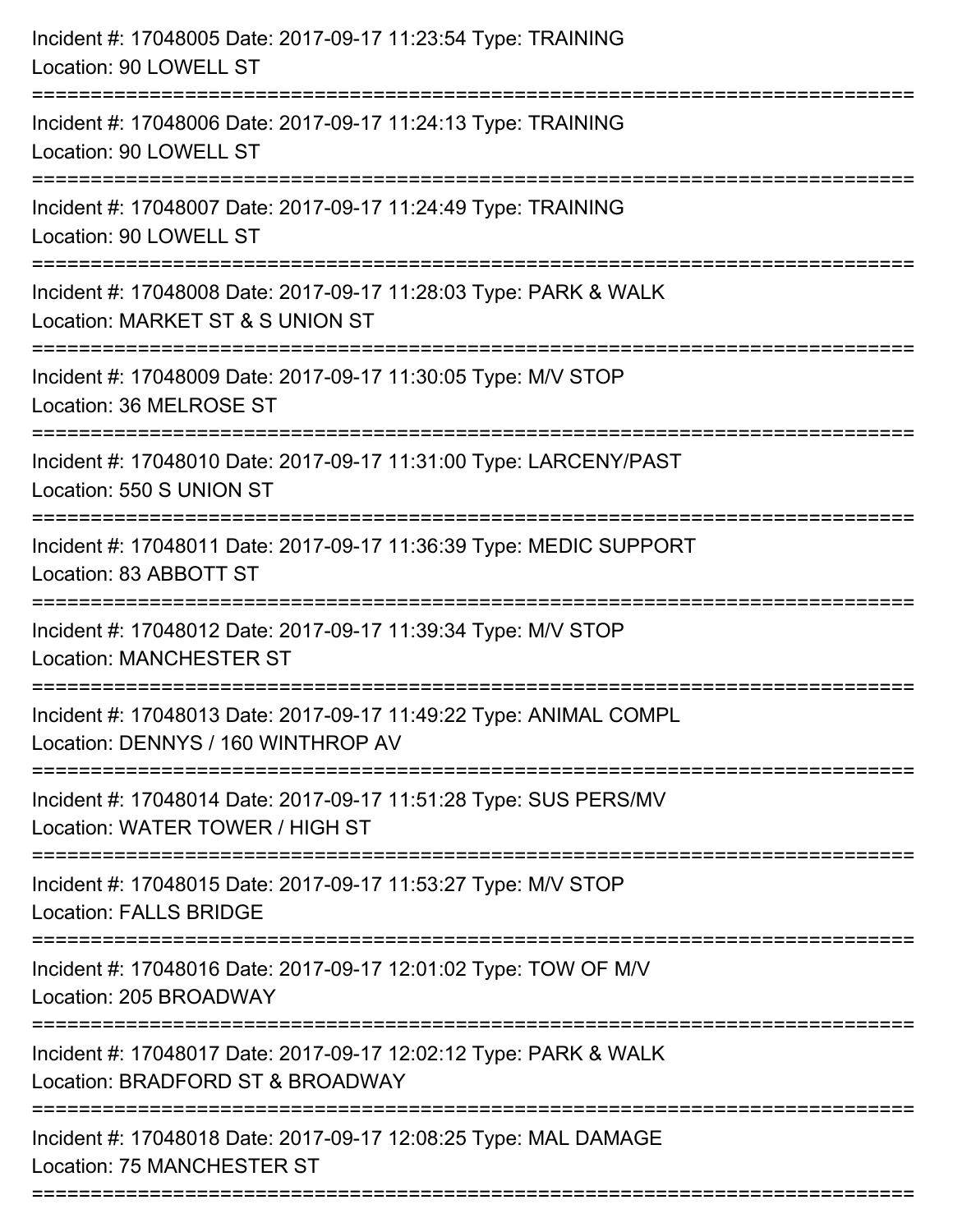Location: 157 MAY ST

| Incident #: 17048021 Date: 2017-09-17 12:22:49 Type: MV/BLOCKING<br>Location: 17 LIBERTY AV                      |
|------------------------------------------------------------------------------------------------------------------|
| Incident #: 17048020 Date: 2017-09-17 12:24:35 Type: EXTRA SURVEIL<br>Location: BOWDOIN ST & CLIFTON ST          |
| Incident #: 17048022 Date: 2017-09-17 12:27:39 Type: M/V STOP<br>Location: FARLEY ST & S BROADWAY                |
| Incident #: 17048023 Date: 2017-09-17 12:32:58 Type: M/V STOP<br>Location: 58 BUTLER ST                          |
| Incident #: 17048024 Date: 2017-09-17 12:59:46 Type: MAL DAMAGE<br>Location: 25 ALLSTON ST                       |
| Incident #: 17048025 Date: 2017-09-17 13:02:51 Type: LOST PROPERTY<br>Location: 29 SHATTUCK ST                   |
| Incident #: 17048026 Date: 2017-09-17 13:06:54 Type: AUTO ACC/PI<br>Location: 599 BROADWAY                       |
| Incident #: 17048027 Date: 2017-09-17 13:20:26 Type: KEEP PEACE<br>Location: 123 S BROADWAY                      |
| ================<br>Incident #: 17048029 Date: 2017-09-17 13:33:05 Type: LOST PROPERTY<br>Location: 429 BROADWAY |
| Incident #: 17048028 Date: 2017-09-17 13:33:36 Type: DISTURBANCE<br>Location: 38 FARNHAM ST                      |
| Incident #: 17048030 Date: 2017-09-17 13:36:37 Type: MEDIC SUPPORT<br>Location: 36 YOUNG AV #B                   |
| Incident #: 17048031 Date: 2017-09-17 13:40:40 Type: GENERAL SERV<br>Location: 1027 ESSEX ST                     |
| Incident #: 17048032 Date: 2017-09-17 13:57:32 Type: INVESTIGATION<br>Location: 176 WALNUT ST                    |
|                                                                                                                  |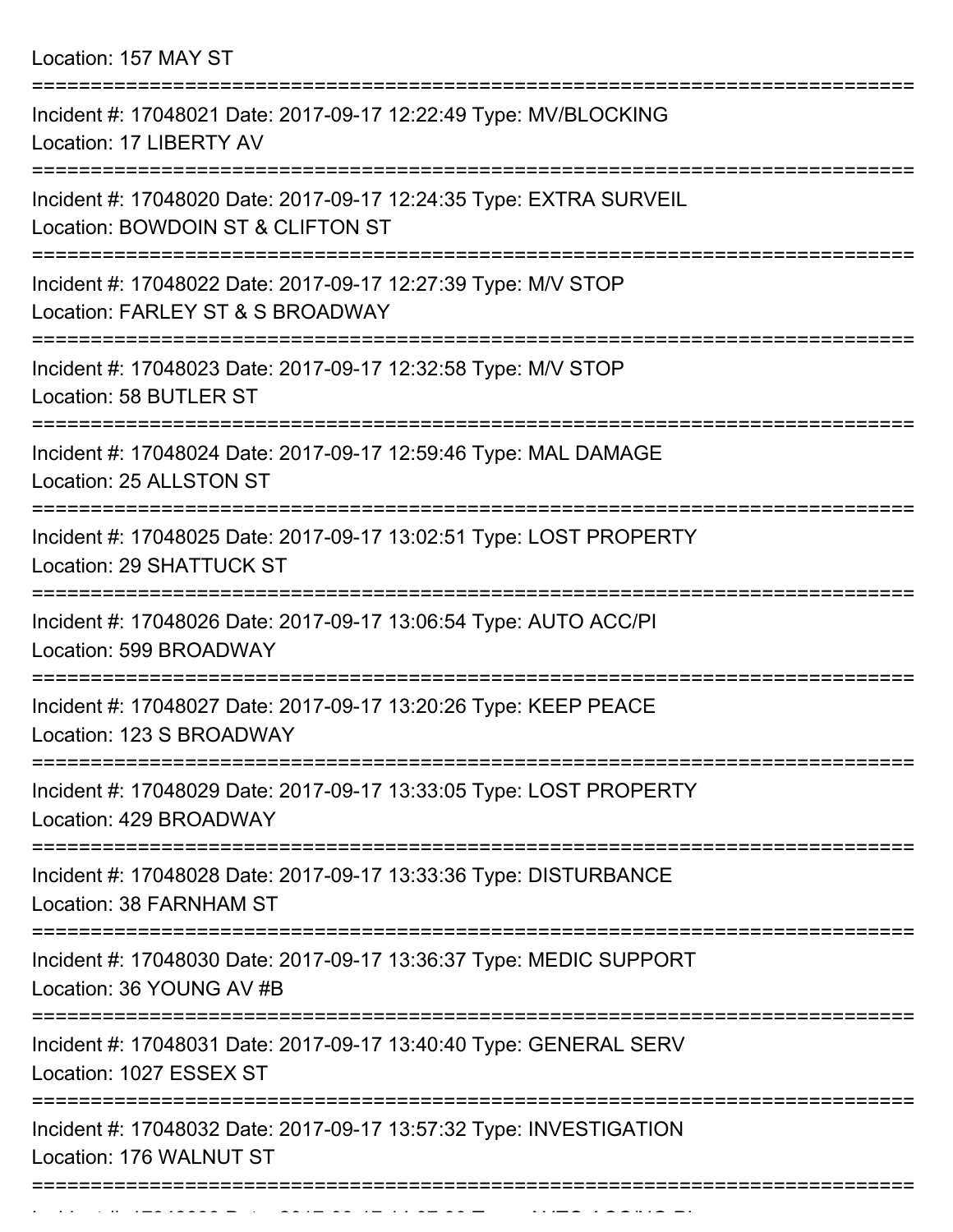| Location: 245 PROSPECT ST<br>====================================                                        |
|----------------------------------------------------------------------------------------------------------|
| Incident #: 17048034 Date: 2017-09-17 14:14:49 Type: MV/BLOCKING<br>Location: 141 FARNHAM ST             |
| Incident #: 17048035 Date: 2017-09-17 14:23:21 Type: AUTO ACC/NO PI<br>Location: 139 S BROADWAY          |
| Incident #: 17048036 Date: 2017-09-17 14:28:26 Type: HIT & RUN M/V<br>Location: 77 WARREN ST             |
| Incident #: 17048037 Date: 2017-09-17 14:31:08 Type: MISSING PERS<br><b>Location: 1 CAULKINS CT</b>      |
| Incident #: 17048038 Date: 2017-09-17 14:34:38 Type: MEDIC SUPPORT<br>Location: 280 LAWRENCE ST FL 1STFL |
| Incident #: 17048040 Date: 2017-09-17 14:34:45 Type: LOST PROPERTY<br>Location: 144 BOXFORD ST #3        |
| Incident #: 17048039 Date: 2017-09-17 14:35:24 Type: MV/BLOCKING<br><b>Location: BROADWAY CT</b>         |
| Incident #: 17048041 Date: 2017-09-17 14:37:29 Type: DRUG OVERDOSE<br>Location: AMES ST & PROVIDENCE ST  |
| Incident #: 17048042 Date: 2017-09-17 14:43:44 Type: MV/BLOCKING<br>Location: 26-28 BUTLER ST            |
| Incident #: 17048043 Date: 2017-09-17 14:47:04 Type: A&B PAST<br>Location: 42 MARBLE AV                  |
| Incident #: 17048044 Date: 2017-09-17 14:49:03 Type: SUS PERS/MV<br>Location: BENNINGTON ST & ERVING AV  |
| Incident #: 17048045 Date: 2017-09-17 14:53:53 Type: VIO CITY ORD<br>Location: 2 E HAVERHILL ST          |
| Incident #: 17048046 Date: 2017-09-17 15:11:17 Type: AUTO ACC/PI<br>Location: 133 PARK ST                |
|                                                                                                          |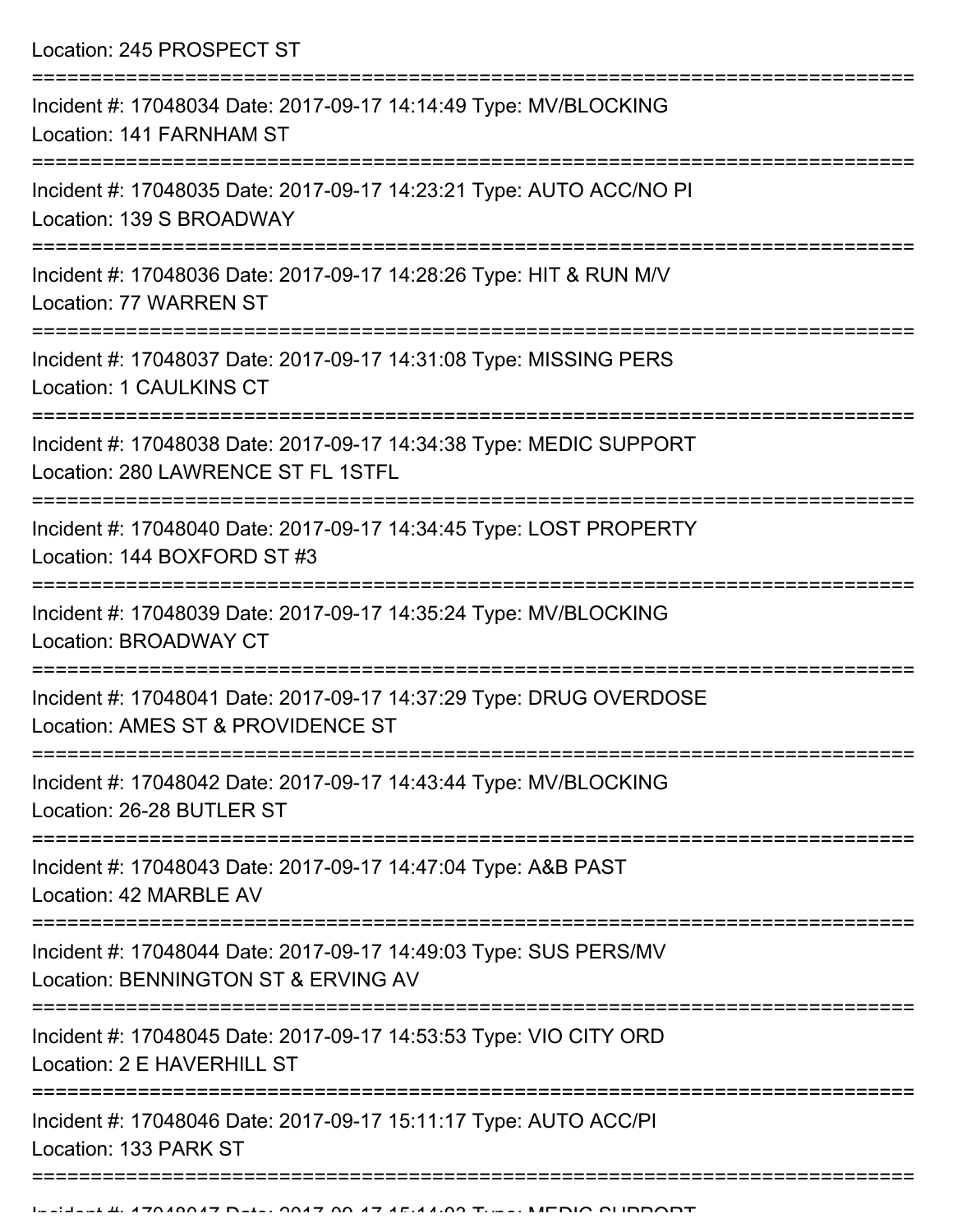| Location: SUBWAY / 360 BROADWAY                                                                                                |
|--------------------------------------------------------------------------------------------------------------------------------|
| Incident #: 17048048 Date: 2017-09-17 15:33:43 Type: HIT & RUN M/V<br>Location: 64 MAY ST                                      |
| Incident #: 17048049 Date: 2017-09-17 15:36:16 Type: WARRANT SERVE<br>Location: 7C SUMMER ST                                   |
| Incident #: 17048050 Date: 2017-09-17 15:58:16 Type: NOISE ORD<br>Location: 153 PROSPECT ST                                    |
| Incident #: 17048051 Date: 2017-09-17 16:02:02 Type: INVEST CONT<br>Location: 293 JACKSON ST                                   |
| Incident #: 17048052 Date: 2017-09-17 16:02:24 Type: DOMESTIC/PAST<br>Location: 18 CYPRESS ST                                  |
| Incident #: 17048053 Date: 2017-09-17 16:10:39 Type: NOISE ORD<br>Location: 9-11 BUSWELL ST FL 2NDFL<br>---------------------- |
| Incident #: 17048054 Date: 2017-09-17 16:15:14 Type: NOISE ORD<br>Location: 53 EUTAW ST                                        |
| Incident #: 17048055 Date: 2017-09-17 16:17:41 Type: AUTO ACC/NO PI<br>Location: 51 MAY ST                                     |
| Incident #: 17048056 Date: 2017-09-17 16:19:39 Type: UNKNOWN PROB<br>Location: 20 JASPER ST                                    |
| Incident #: 17048057 Date: 2017-09-17 16:31:00 Type: ALARM/BURG<br>Location: COMMONWEALTH NISSAN / 1 COMMONWEALTH DR           |
| Incident #: 17048058 Date: 2017-09-17 16:38:14 Type: MV/BLOCKING<br>Location: 677 ESSEX ST                                     |
| Incident #: 17048059 Date: 2017-09-17 16:39:45 Type: MEDIC SUPPORT<br>Location: CRISIS CENTER / 12 METHUEN ST FL 2NFL          |
| Incident #: 17048060 Date: 2017-09-17 16:47:40 Type: LOST PROPERTY<br>Location: 527 HAVERHILL ST                               |
|                                                                                                                                |

Incident #: 17048061 Date: 2017-09-17 16:51:26 Type: AUTO ACC/NO PI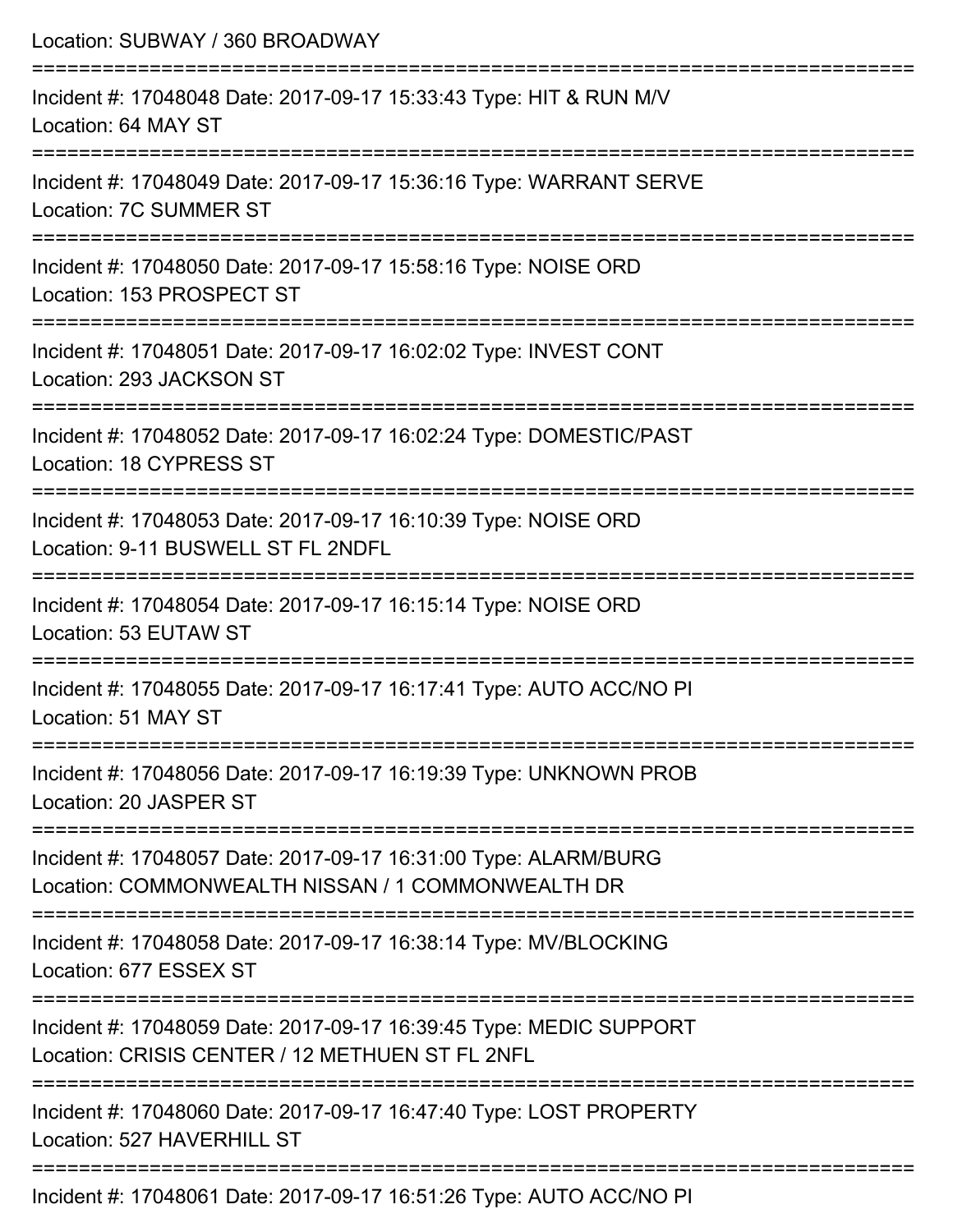| Incident #: 17048062 Date: 2017-09-17 16:54:08 Type: LOUD NOISE<br>Location: 9-11 BUSWELL                    |
|--------------------------------------------------------------------------------------------------------------|
| Incident #: 17048063 Date: 2017-09-17 16:55:04 Type: MAN DOWN<br>Location: 473 HAVERHILL ST                  |
| Incident #: 17048064 Date: 2017-09-17 17:06:47 Type: M/V STOP<br>Location: S UNION & EXETER                  |
| Incident #: 17048065 Date: 2017-09-17 17:07:49 Type: LOUD NOISE<br>Location: 53 EUTAW ST                     |
| Incident #: 17048066 Date: 2017-09-17 17:08:48 Type: M/V STOP<br>Location: DORCHESTER ST & S UNION ST        |
| Incident #: 17048069 Date: 2017-09-17 17:09:29 Type: STOLEN PROP<br>Location: 355 BROADWAY                   |
| =================<br>Incident #: 17048067 Date: 2017-09-17 17:09:33 Type: NOISE ORD<br>Location: 68 EUTAW ST |
| Incident #: 17048068 Date: 2017-09-17 17:11:02 Type: M/V STOP<br>Location: BOXFORD ST & S UNION ST           |
| Incident #: 17048070 Date: 2017-09-17 17:12:56 Type: M/V STOP<br>Location: BOXFORD ST & S UNION ST           |
| Incident #: 17048072 Date: 2017-09-17 17:14:19 Type: SUS PERS/MV<br><b>Location: BARNARD RD</b>              |
| Incident #: 17048071 Date: 2017-09-17 17:15:23 Type: B&E/MV/PAST<br>Location: BRADFORD ST & BROADWAY         |
| Incident #: 17048073 Date: 2017-09-17 17:16:52 Type: DOMESTIC/PROG<br>Location: 69 BROMFIELD ST              |
| Incident #: 17048074 Date: 2017-09-17 17:28:55 Type: A&B D/W/ PROG<br>Location: 59 TREMONT ST #305           |
| Incident #: 17048075 Date: 2017-09-17 17:32:35 Type: M/V STOP                                                |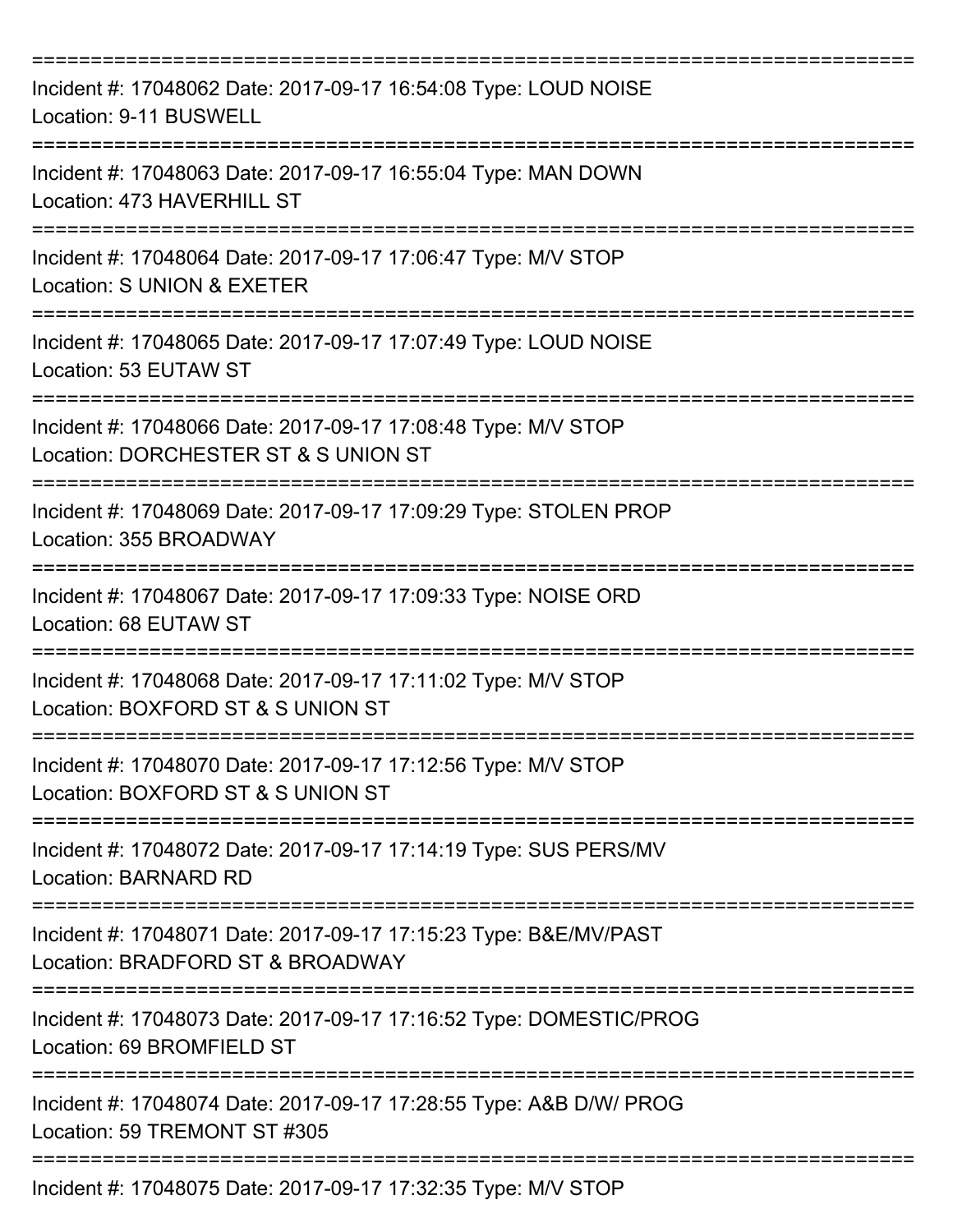| Incident #: 17048076 Date: 2017-09-17 17:39:17 Type: ALARMS<br>Location: 468 LOWELL ST                |
|-------------------------------------------------------------------------------------------------------|
| Incident #: 17048077 Date: 2017-09-17 17:48:04 Type: M/V STOP<br>Location: 40 WINTHROP AV             |
| Incident #: 17048078 Date: 2017-09-17 17:49:59 Type: DISTURBANCE<br>Location: NEWBURY ST & ORCHARD ST |
| Incident #: 17048079 Date: 2017-09-17 17:51:53 Type: MV/BLOCKING<br>Location: 210 WATER ST            |
| Incident #: 17048080 Date: 2017-09-17 17:53:20 Type: DISTURBANCE<br>Location: 59 BELLEVUE ST          |
| Incident #: 17048081 Date: 2017-09-17 17:55:06 Type: NOISE ORD<br>Location: 68 EUTAW ST               |
| Incident #: 17048082 Date: 2017-09-17 17:59:21 Type: KEEP PEACE<br>Location: 296 AMES ST              |
| Incident #: 17048083 Date: 2017-09-17 17:59:56 Type: M/V STOP<br>Location: 177 BAILEY ST              |
| Incident #: 17048084 Date: 2017-09-17 18:32:29 Type: M/V STOP<br>Location: 18 LORING ST               |
| Incident #: 17048085 Date: 2017-09-17 18:42:44 Type: 209A/VIOLATION<br>Location: 14 SPRUCE ST         |
| Incident #: 17048086 Date: 2017-09-17 18:51:54 Type: M/V STOP<br>Location: 17 BAILEY ST               |
| Incident #: 17048087 Date: 2017-09-17 18:52:29 Type: LOUD NOISE<br>Location: 39 WOODLAND ST           |
| Incident #: 17048088 Date: 2017-09-17 19:05:44 Type: MAN DOWN<br>Location: 51 LAWRENCE ST             |
| Incident #: 17048089 Date: 2017-09-17 19:07:37 Type: LOUD NOISE                                       |

 $L$ ... BRADFORD OT & BROADWAY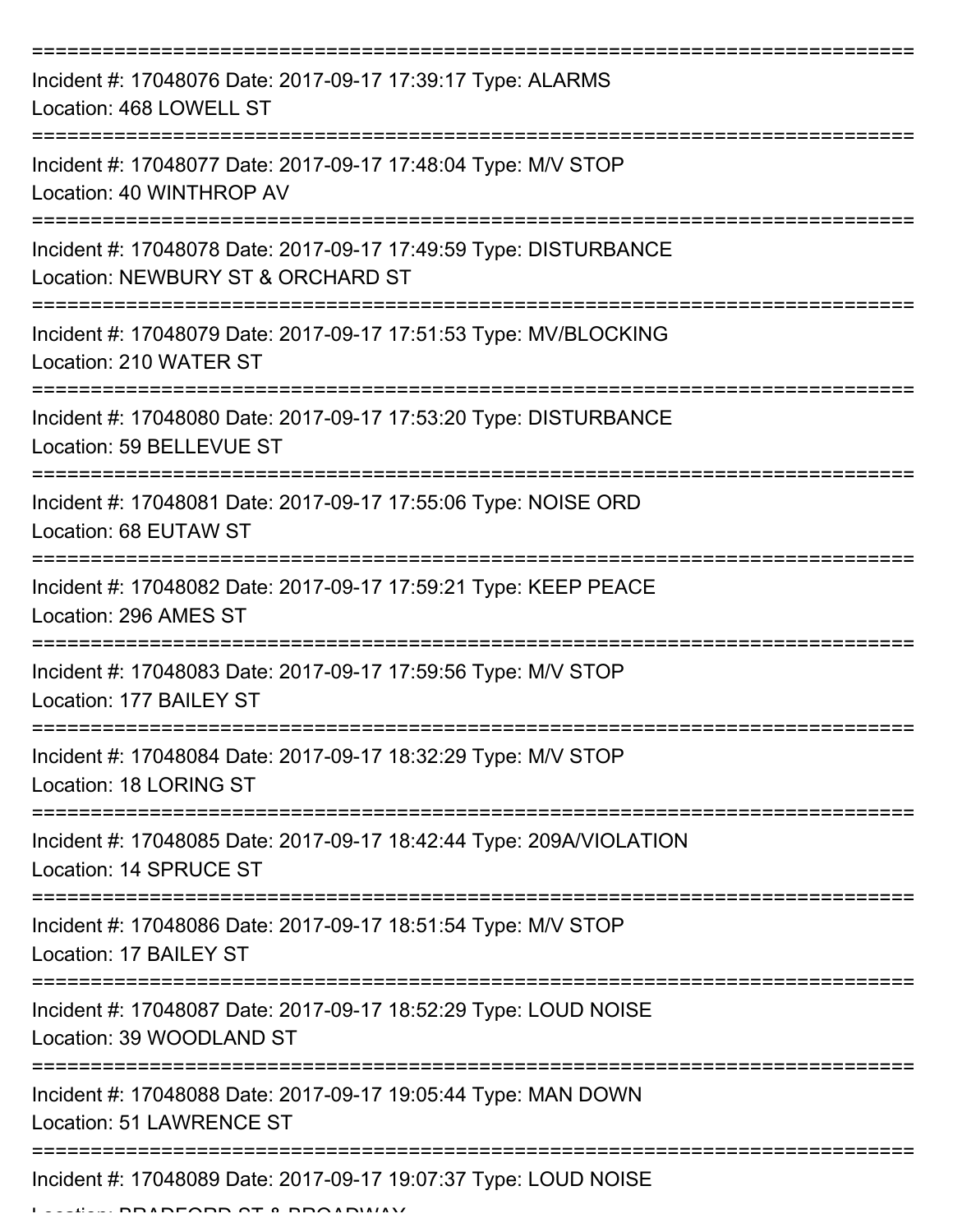| Incident #: 17048090 Date: 2017-09-17 19:10:15 Type: M/V STOP<br>Location: BRADFORD ST & BROADWAY             |
|---------------------------------------------------------------------------------------------------------------|
| Incident #: 17048091 Date: 2017-09-17 19:18:36 Type: A&B PROG<br>Location: 107 OXFORD ST                      |
| --------------<br>Incident #: 17048092 Date: 2017-09-17 19:22:14 Type: M/V STOP<br>Location: 280 MERRIMACK ST |
| Incident #: 17048093 Date: 2017-09-17 19:35:03 Type: M/V STOP<br>Location: LORING ST & SALEM ST               |
| Incident #: 17048094 Date: 2017-09-17 19:41:10 Type: LOUD NOISE<br>Location: 62 MARGIN ST                     |
| Incident #: 17048095 Date: 2017-09-17 19:55:28 Type: ANIMAL COMPL<br>Location: 8 FALMOUTH ST                  |
| Incident #: 17048096 Date: 2017-09-17 19:59:32 Type: UNWANTEDGUEST<br>Location: 7 BRADFORD ST                 |
| Incident #: 17048097 Date: 2017-09-17 20:10:26 Type: SUS PERS/MV<br>Location: 22 PLEASANT TER                 |
| Incident #: 17048098 Date: 2017-09-17 20:13:18 Type: ANIMAL COMPL<br>Location: WENDELL ST & WEST ST           |
| Incident #: 17048099 Date: 2017-09-17 20:13:36 Type: MAL DAMAGE<br>Location: WALK IN / 159 SALEM ST           |
| Incident #: 17048100 Date: 2017-09-17 20:23:00 Type: ALARMS<br>Location: 479 BROADWAY                         |
| Incident #: 17048101 Date: 2017-09-17 20:44:00 Type: DISTURBANCE<br>Location: 22 PLEASANT TER                 |
| Incident #: 17048102 Date: 2017-09-17 20:56:43 Type: M/V STOP<br>Location: BROADWAY & GREEN ST                |
| Incident #: 17048103 Date: 2017-09-17 21:02:55 Type: INVEST CONT                                              |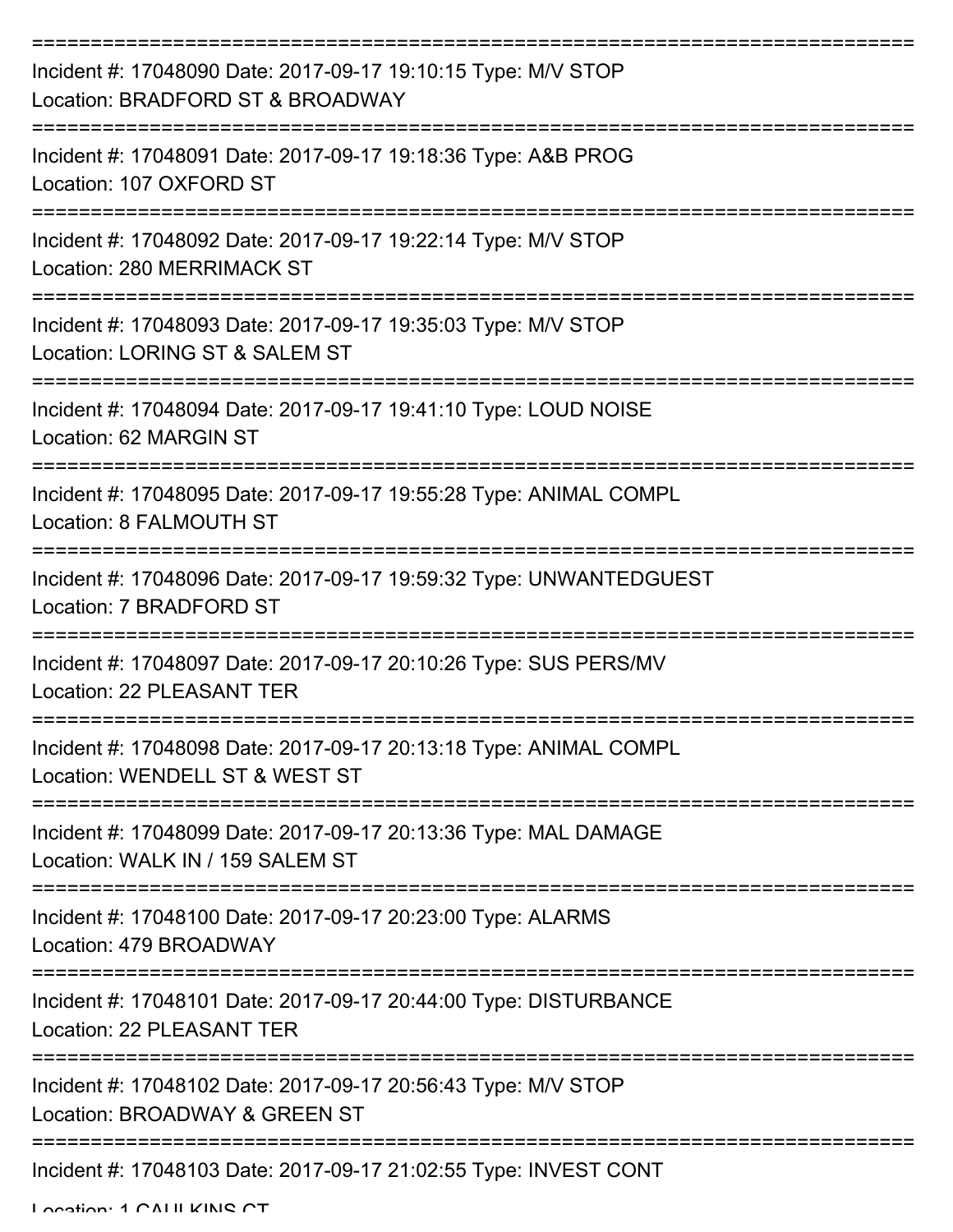| Incident #: 17048104 Date: 2017-09-17 21:22:10 Type: DRUG OVERDOSE<br>Location: ABBOTT ST & S UNION ST                                |
|---------------------------------------------------------------------------------------------------------------------------------------|
| Incident #: 17048105 Date: 2017-09-17 21:33:21 Type: SUS PERS/MV<br>Location: 7 SARATOGA ST                                           |
| Incident #: 17048106 Date: 2017-09-17 21:39:02 Type: M/V STOP<br>Location: 468 HOWARD ST                                              |
| Incident #: 17048107 Date: 2017-09-17 21:40:49 Type: MAL DAMAGE<br>Location: PLEASANT TER & PLEASANT ST                               |
| Incident #: 17048109 Date: 2017-09-17 21:47:25 Type: NOISE ORD<br>Location: 126 WILLOW                                                |
| Incident #: 17048108 Date: 2017-09-17 21:47:41 Type: NOISE ORD<br>Location: 18 MAGINNIS AV                                            |
| Incident #: 17048110 Date: 2017-09-17 21:50:12 Type: ALARM/BURG<br>Location: 206 S UNION ST                                           |
| Incident #: 17048111 Date: 2017-09-17 21:50:48 Type: NOISE ORD<br>Location: MARKET ST & PARKER ST                                     |
| Incident #: 17048112 Date: 2017-09-17 22:00:24 Type: NOISE ORD<br>Location: 113 MARBLE AV                                             |
| Incident #: 17048113 Date: 2017-09-17 22:00:50 Type: M/V STOP<br>Location: 425 MARKET ST                                              |
| Incident #: 17048114 Date: 2017-09-17 22:04:22 Type: FIGHT<br>Location: 550 BROADWAY                                                  |
| ==========================<br>Incident #: 17048115 Date: 2017-09-17 22:13:21 Type: CK WELL BEING<br>Location: HAVERHILL ST & UNION ST |
| Incident #: 17048116 Date: 2017-09-17 22:27:31 Type: DOMESTIC/PAST<br>Location: 141 AMESBURY ST                                       |
| Incident #: 17048117 Date: 2017-09-17 22:29:59 Type: DK (DRUNK)<br>Location: 206 LAWRENCE ST                                          |